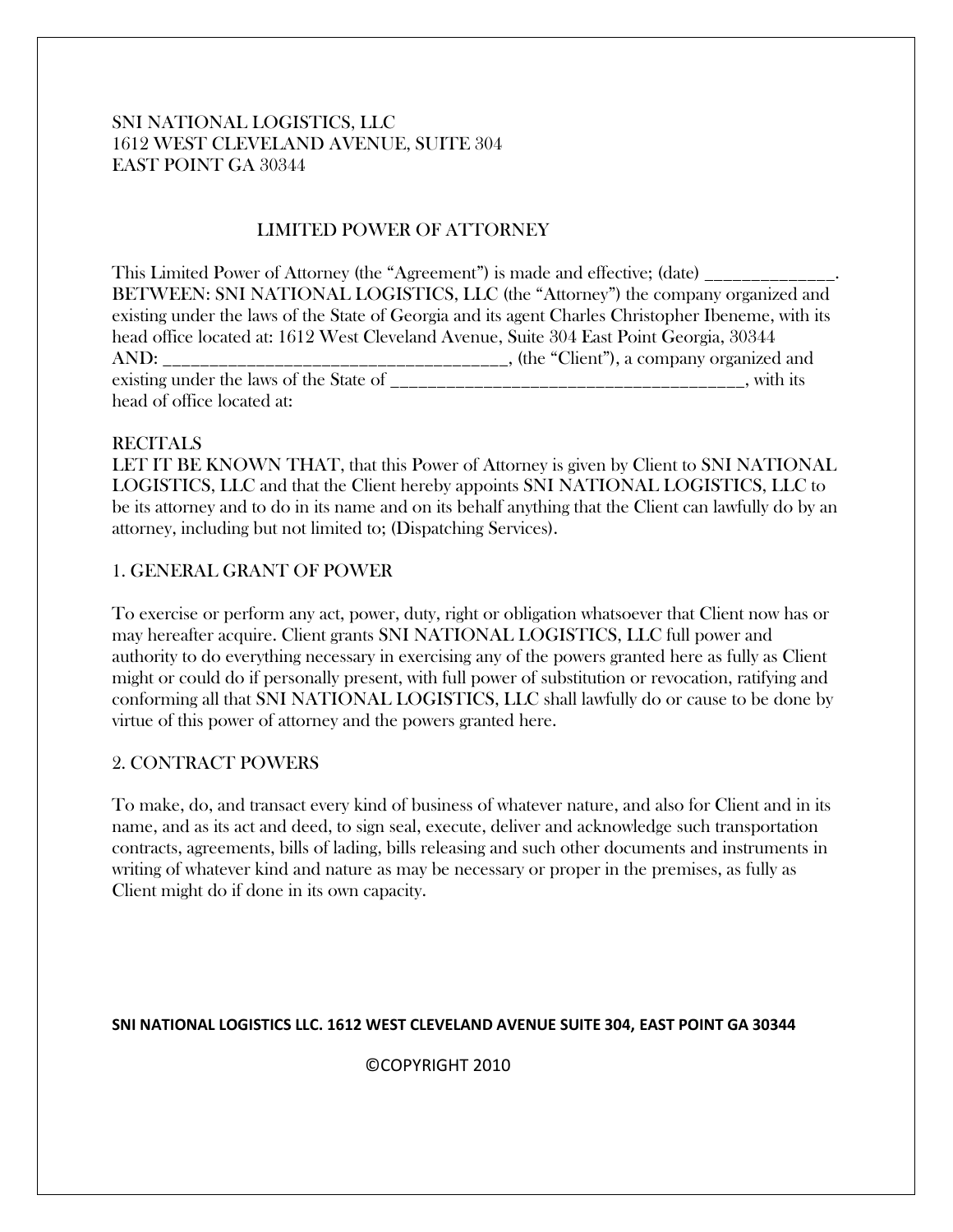## 3. SETTLEMENT POWERS

To adjust, submit to shippers and brokers matters which are now subsisting or may hereafter arise between Client or SNI NATIONAL LOGISTICS, LLC and any other person or persons, or in which any property, right, title, interest or claimed by Client may be concerned.

## 4. BUSINESS INTERESTS

To continue to conduct or participate in any business in which Client may be engaged or to carry out, modify or amend any agreement to which Client may be a party, modify or terminate such interest to or with such person or persons as SNI NATIONAL LOGISTICS, LLC may deem proper and on such terms and with such security as SNI NATIONAL LOGISTICS, LLC may deem appropriate; execute partnership agreements, SNI NATIONAL LOGISTICS, LLC: carry out the provisions of any agreement.

## 5. PHOTOGRAPHIC COPIES

Facsimile reproductions or electronic mail of this executed power may be made and delivered by SNI NATIONAL LOGISTICS, LLC, and may be relied upon by any person to the same extent as though the copy were an original. Anyone who acts in reliance upon any representation of certificate of SNI NATIONAL LOGISTICS, LLC, or upon a reproduction of this power, shall not be liable for permitting SNI NATIONAL LOGISTICS, LLC to perform any act pursuant to this power.

IN WITNESS WHEREOF, the parties hereto have executed this Agreement on the date first above written.

\_\_\_\_\_\_\_\_\_\_\_\_\_\_\_\_\_\_\_\_\_\_\_\_\_\_\_\_\_\_\_\_\_\_ \_\_\_\_\_\_\_\_\_\_\_\_\_\_\_\_\_\_\_\_\_\_\_\_\_\_\_\_\_\_\_\_\_\_\_

\_\_\_\_\_\_\_\_\_\_\_\_\_\_\_\_\_\_\_\_\_\_\_\_\_\_\_\_\_\_\_\_\_\_\_

CLIENT: NOTARY PUBLIC

\_\_\_\_\_\_\_\_\_\_\_\_\_\_\_\_\_\_\_\_\_\_\_\_\_\_\_\_\_\_\_\_\_\_

Authorized Signature/Date Authorized Signature/Date

Printed Name and Title Printed Name/Stamp no.

Stamp:

**SNI NATIONAL LOGISTICS LLC. 1612 WEST CLEVELAND AVENUE SUITE 304, EAST POINT GA 30344**

©COPYRIGHT 2010